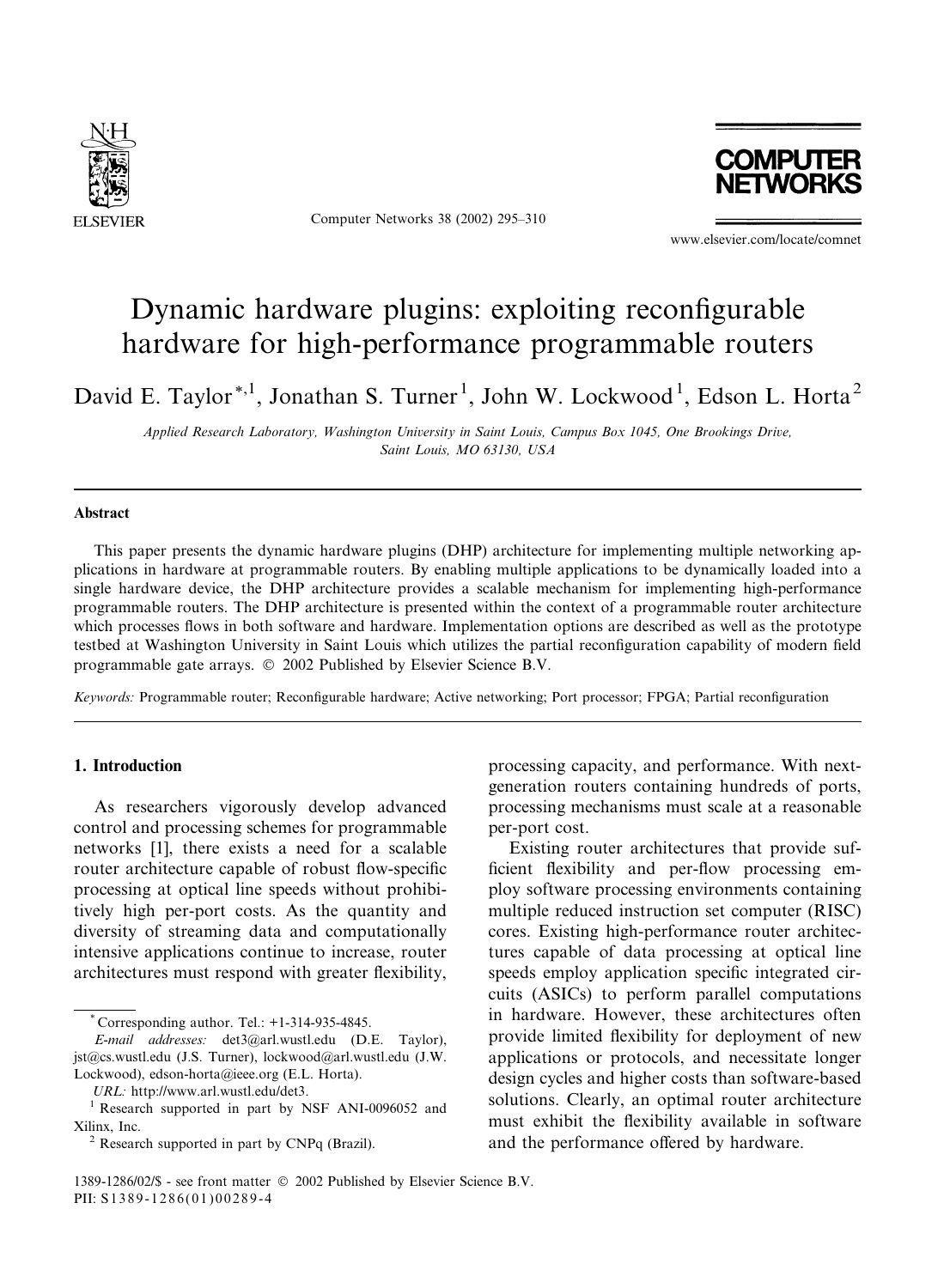The diversity of networking applications and data flows suggests that a dynamically reprogrammable processing environment is needed to cover the potential design space. While some applications performing limited processing at low data rates readily lend themselves to software implementation, a vast array of applications map well to hardware implementation due to high data rates, data regularities, and parallel operations. This implies that a viable solution to the programmable router problem should employ both software and reconfigurable hardware to process data flows. With the development of several multi-RISC core processor architectures and implementations, the problem of providing a scalable software processing environment is well investigated. The problem of adding a flexible and scalable hardware processing environment remains.

Traditionally used for low-volume prototyping and testing purposes, the reconfigurable hardware employed in field programmable gate arrays (FPGAs) provides a flexible hardware platform. Recently, reconfigurable hardware technology has made several compelling performance advances, identifying it as a possible solution for the programmable router node problem. New reconfigurable hardware devices tout approximately 1 million application logic gates, internal clock rates up to 200 MHz, over 100KB of on-chip memory, and partial reconfiguration capability [2]. More impressive than the current technical statistics is the rate of progress due to architectural optimizations and silicon fabrication improvements: usable logic gate count increased by 10 times in two years; system clock frequency doubled in one year; I/O bandwidth quadrupled in two years; block and distributed on-chip memory capacity quadrupled in one year [3]. Reconfigurable hardware devices are clearly positioning themselves as viable options for flexible, high-performance systems.

The dynamic hardware plugins (DHP) architecture employs reconfigurable hardware to provide a flexible hardware processing environment for programmable, multi-port routers. DHP allows multiple hardware applications, or plugins, to be dynamically loaded into a single device and run in parallel, providing a substantial amount of perflow processing. With dedicated on-chip logic and memory resources provisioned for each plugin as well as arbitrated access to two types of off-chip memory resources, DHP supports a broad spectrum of applications. Results of several case studies of advanced encryption standard (AES) implementations in software, FPGAs, and ASICs are used to show the potential performance and flexibility gains of the DHP architecture for networking applications in programmable routers.

#### 2. Background and related work

Several schemes exist for delivering applications to a programmable router. Applications may be deployed at session setup via signaling protocols. Other schemes allow applications to be requested by incoming packets [4] or carried by the packet for execution on the programmable router [5]. With the exception of implementation details, the programmable router architecture discussion is orthogonal to application deployment mechanisms.

The router architecture presented in Ref. [6] provides a scalable software processing environment using elements with multiple RISC cores on a single device. This architecture readily lends itself to hardware processing integration and will be used as the departure point for discussing the DHP architecture.

Significant work has already been done in reconfigurable network hardware: specifically, the P4 developed at the University of Pennsylvania [7]. By dynamically switching FPGAs in and out of the datapath, flows can be routed through chains of applications while other applications are loaded into idle FPGAs. This approach does not readily lend itself to implementation in large routers, as the hardware requirements for a single flow of processing are prohibitively impractical. As applications are restricted to the resources provided on the FPGA, this architecture does not provide ample memory resources to cover the design space of potential applications. The DHP architecture provides more robust processing in a scalable and efficient way, making it more amenable to implementation in large high-performance routers.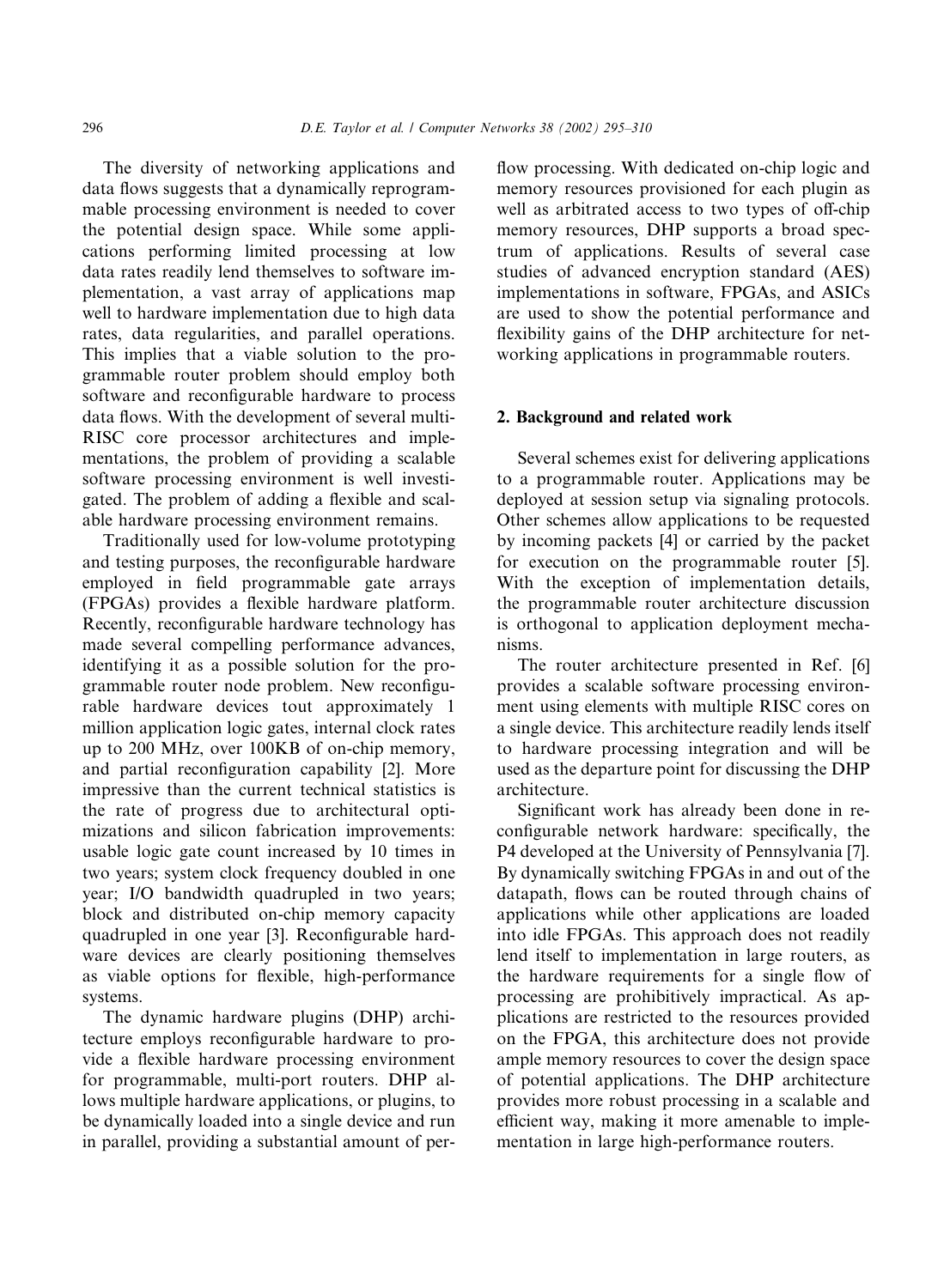Taking a more global view of related research, DHP falls under the general auspices of a reconfigurable hardware system. Implementation options for the DHP architecture are discussed in a later section along with the prototype testbed in which the DHP architecture is implemented in a Xilinx Virtex FPGA. FPGA implementation of a system that uses reconfigurability can be done in two ways: compile-time and run-time reconfiguration [8]. For compile-time reconfiguration (CTR) the FPGA does not change configuration during the application lifetime. Each application has specific functions that are loaded when the FPGA is started. Some examples of CTR systems are SPLASH [9] and PAM [10]. For run-time reconfiguration (RTR), the FPGA changes configuration while it is operating. RTR can be total (the entire device is reprogrammed) or partial (only part of the device is reprogrammed). Existing CTR platforms have focused on reconfiguration of entire FPGA devices [11–13]. The prototype implementation of the DHP architecture is a contribution to recent work in RTR platforms that consider partial reconfiguration [14,15].

#### 3. Programmable router architecture

Current routers capable of aggregate forwarding rates of terabits per second and link speeds of 2.4 and 10 Gb/s set the standard for high performance. Programmable routers need to achieve comparable performance to be considered a viable option for commercial applications. The router architecture described in Ref. [6] provides a scalable mechanism for processing data flows at router ports. The DHP architecture will be presented as an augmentation of this architecture to include a hardware processing environment.

As shown in Fig. 1, the programmable router is built around a scalable multi-stage cell switching fabric as described in Ref. [16]. Based on this design, the switch fabric may be configured from 10 to 1000 of ports, each capable of supporting link rates of 2.4 Gb/s. Each physical link attaches to a transmission interface (TI) which converts data arriving on the link into a standard format for router input while performing the inverse opera-



Fig. 1. Programmable router architecture.

tion on data destined for the output link. For fiber-optic links, this includes optoelectronic and serial/parallel signal conversion. Between the transmission interface and switch fabric is the port processor (PP). The port processor performs all of the flow classification, forwarding, queueing, and processing functions. The port processor architecture will be described in the next section. A control processor (CP) provides an external control interface and manages the port processors. The control processor is responsible for maintaining flow classification data structures and filters, as well as binding flows to applications at each port processor via flow identifiers. In larger systems, the CP may be a shared memory multiprocessor dimensioned to match the processing needs of the specific configuration.

#### 4. Port processor architecture

The port processor provides all of the necessary functionality to forward and process data flows as they pass through the router. The port processor architecture is detailed in Fig. 2. The packet classification and queueing (PCQ) element manages the flow of data through three device ports. The TI port sends and receives data from the transmission interface, while the SW port sends and receives data from the switch fabric. Data belonging to flows requiring processing are sent to and received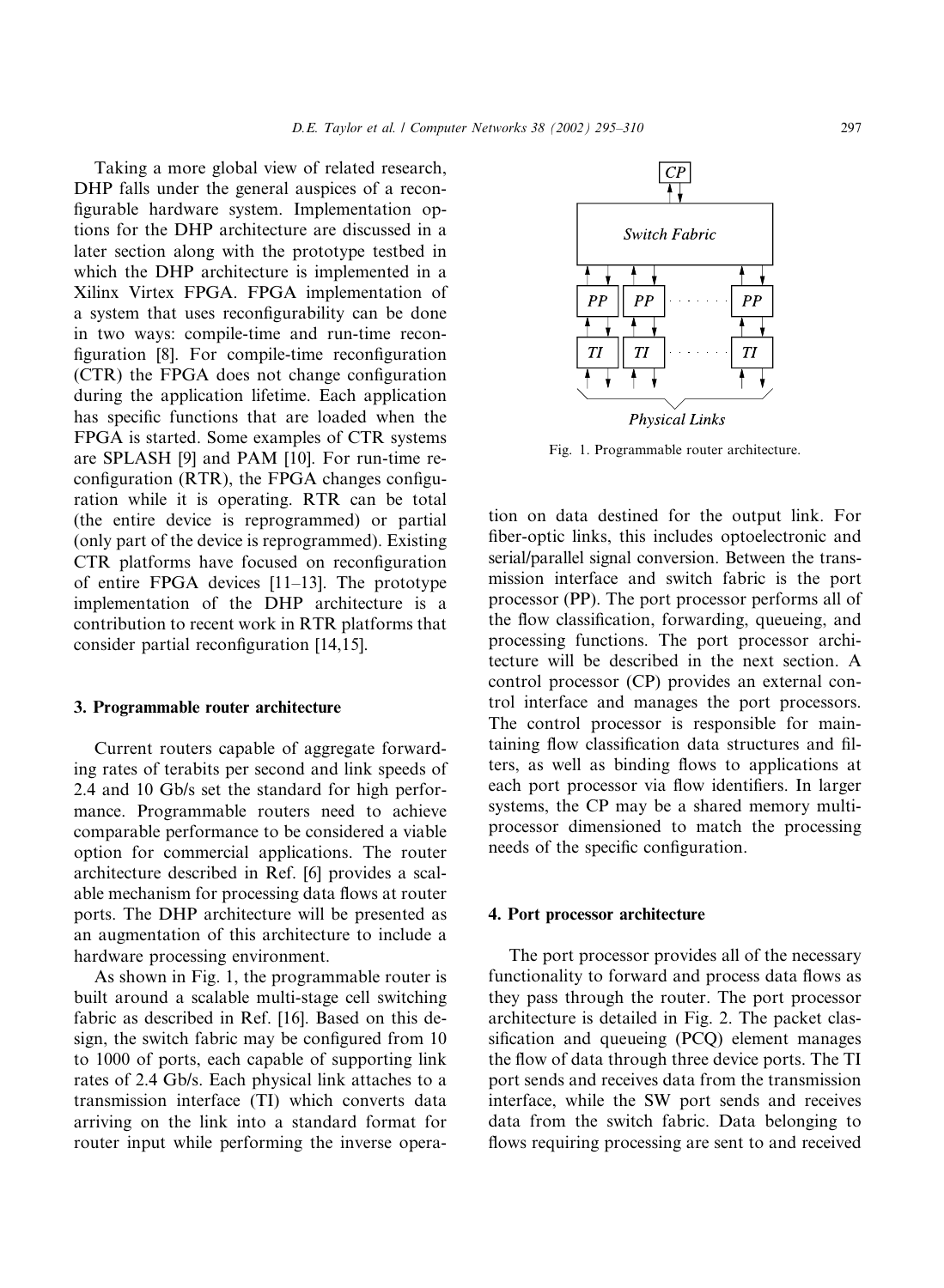

Fig. 2. Port processor (PP) architecture with hardware and software processing elements. The hardware processing element employs the DHP architecture.

from the processing elements via the processing element (PE) port.

On the PCQ, the packet classifier performs a lookup operation on all packets arriving on the TI port and attaches a flow identifier (flow ID) that identifies the destination of packets and type of processing, if any, that the packet is to receive at the port processor. The packet classifier maps each packet to a locally significant flow ID that is used to retrieve stored state information at other points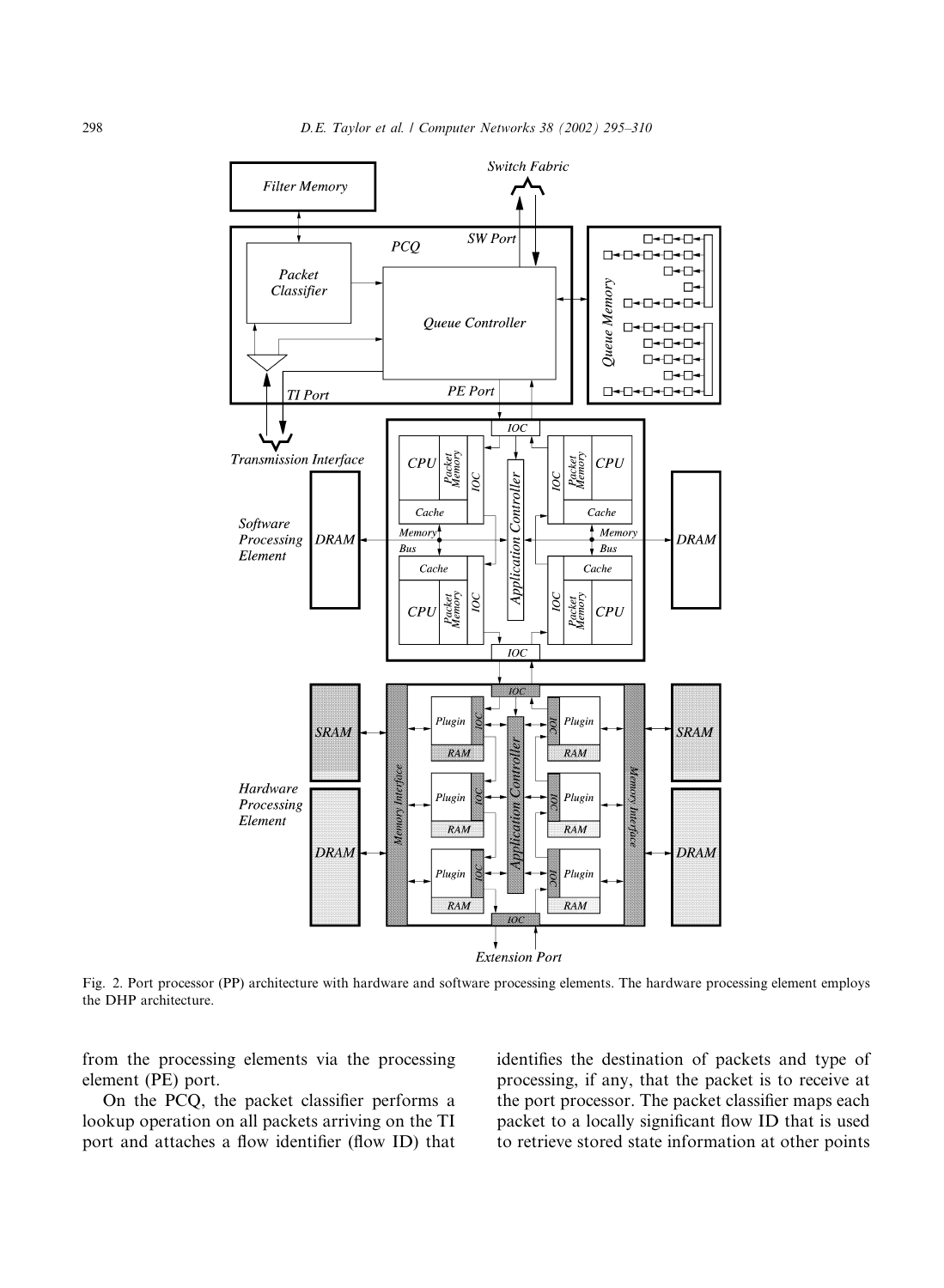in the system. It uses a general packet classification algorithm such as Pruned Tuple Space Search [17]. All data structures and flow IDs are maintained by the central control processor of the system.

After classification, packets are sent to the queue controller which manages output and application queues. Based on the flow ID, the queue controller places the packet on the appropriate queue. Packets not requiring processing are simply placed on the appropriate output queue. Packets requiring processing are placed on the queue associated with the application specified by the flow ID. The queue controller schedules packets from the set of application queues for output on the PE port. Processed packets arriving on the PE port are placed on the appropriate output queue.

A number of processing elements may reside in a chain at the PE port of the PCQ. Fig. 2 shows a software processing element followed by a hardware processing element. Note that the quantity and type of processing elements present at a port processor may be configured based on traffic demands at a particular port of the router. The software processing element shown in Fig. 2 consists of multiple RISC cores linked by a high-speed I/O channel in a ring configuration. Processors are grouped in small clusters for the purpose of sharing access to off-chip memory interfaces. This architecture is a refinement of the architecture presented in Ref. [6], and is presented here mainly to set the context for the DHP architecture, which is the focus of this paper.

## 5. DHP architecture

The hardware processing element in Fig. 2 utilizes the DHP architecture to add flexible hardware processing capability to the port processor. DHP employs reconfigurable hardware to allow multiple applications to be dynamically loaded into hardware plugins and run in parallel on a single device. Data flows may pass through permutations of hardware plugins, allowing for substantial amounts of per-flow processing. In order to support a broad spectrum of applications, each plugin possesses dedicated on-chip logic and

memory resources as well as access to two types of arbitrated off-chip memory resources.

In order to facilitate the current architectural discussion and a later discussion of implementation options, the DHP architecture is divided into two major parts: hardware plugins and infrastructure. Hardware plugins are the hardware components that may be dynamically reconfigured to support new applications. Infrastructure consists of the static control and datapath components of the DHP architecture. The infrastructure components collectively route packets to plugins and I/ O ports, dynamically reconfigure hardware plugins, interface to external memory devices and arbitrate access among the contending pool of applications. The following subsections discuss the major divisions of the DHP architecture and their associated components in detail.

## 5.1. Infrastructure

The infrastructure, denoted by the shaded blocks in Fig. 2, is the required collection of static control and datapath components to support dynamic, modular hardware applications. The infrastructure provides common services to hardware plugins and hides details of memory device timing. By providing a standard interface for plugins, the infrastructure provides the equivalent of an API to allow hardware developers to more easily design modular applications that work together.

## 5.1.1. Data I/O and flow control

As shown in Fig. 2, the DHP architecture arranges hardware plugins in a slotted ring with each ring interface labeled as an input output controller (IOC). A ring architecture was chosen in preference to a bus because rings can be operated at higher clock frequencies than buses due to their simple point-to-point connections and the resulting reduction in capacitive loading. The ring is better in this context than a crossbar since it allows a single plugin to make use of the full ring bandwidth if necessary. A crossbar capable of providing similar bandwidth to each plugin requires substantially more processing resources. While rings do add latency to data transfers, a suitable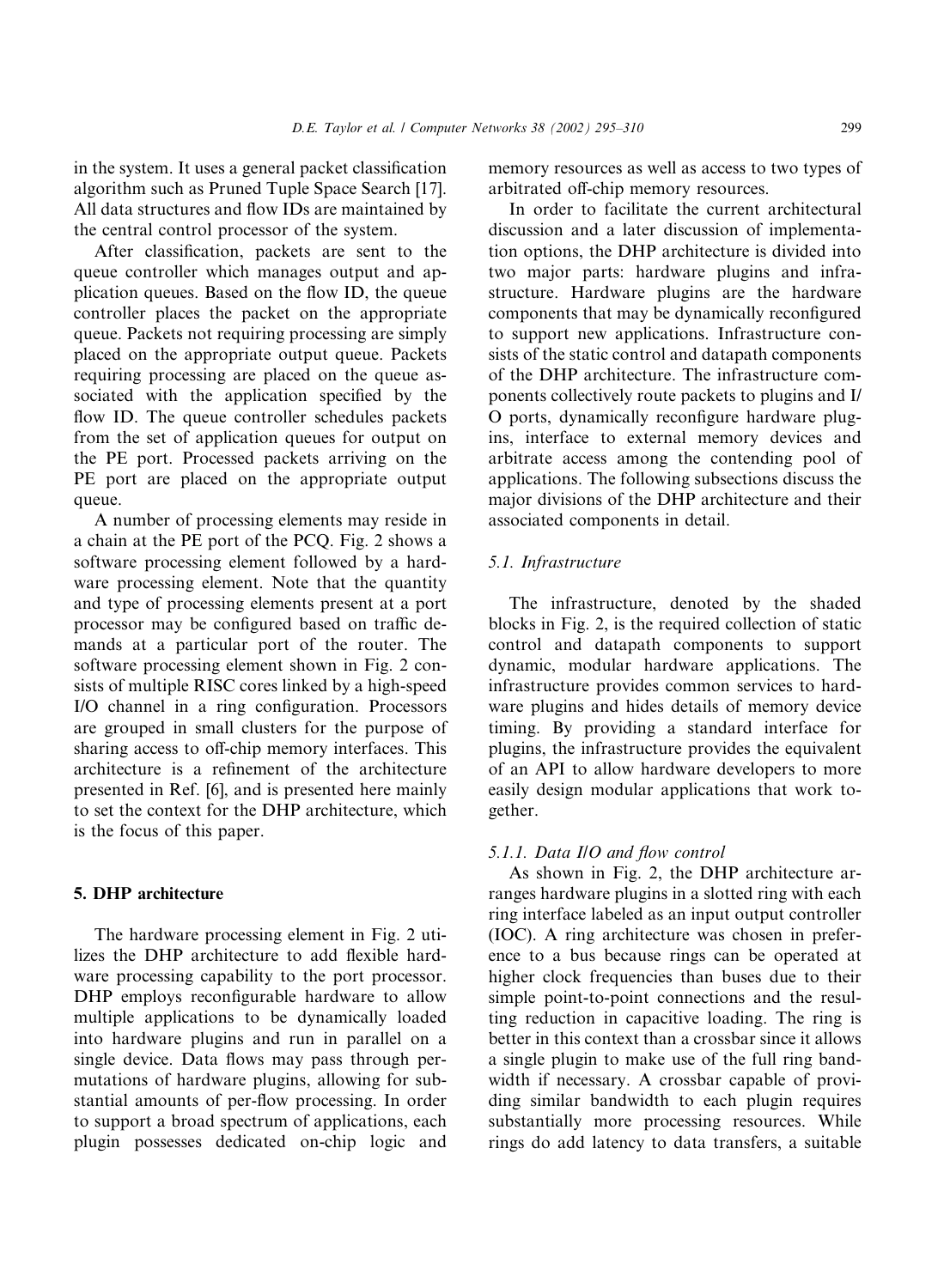hardware implementation can keep these latencies to well under a microsecond in typical configurations. In order to keep up with a link rate of 2.4 Gb/s, the ring must have a minimum bandwidth of 4.8 Gb/s to allow hardware plugins to process both ingress and egress data flows at the link rate. A 32 bit wide ring operating at 200 MHz provides a raw bandwidth of 6.4 Gb/s, providing sufficient extra bandwidth to handle internal overheads and keep contention low.

Note that an IOC is provided for each hardware plugin while two IOCs interface to upstream and downstream elements. The upstream IOC may interface to another processing element or directly to the PCQ. The downstream IOC interfaces only to other processing elements. The ring protocol transfers fixed size units with a busy/idle bit in the first word of each transmission slot. The first word also includes a flow control bit vector with one bit for each IOC on the chip. An IOC sets its bit to signal congestion. A second bit vector is used to enable fair access to the ring. Each plugin with data queued for transmission on the ring sets its bit and paces its transmissions on the ring based on the number of bits set by other plugins. Additional fields in this word identify a ring and slot number of the destination application for the packet. The ring number identifies a unique processing element in the chain, while the slot number specifies the hardware plugin containing the destination application. For packets requiring processing by more than one application, the ring and slot number fields are modified to address the next application. Upon completion of a packet, applications identify the correct ring and slot number of subsequent applications via locally available state information.

As shown in Fig. 2 the upstream IOC contains an additional port to the application controller. When new applications are to be loaded into the hardware plugins, the upstream IOC must pass control messages and application data to the application controller. While a hardware plugin undergoes reconfiguration, the associated IOC passes data to the next IOC in the ring. This mechanism allows applications to be dynamically loaded into hardware plugins without interrupting the flow of data through the processing ring.

#### 5.1.2. Application controller

The application controller manages the dynamic reconfiguration of hardware plugins to support new applications. Hardware applications arrive as bitfiles to the application controller. Bitfiles specify the logic operations, signal routing, and on-chip memory configuration for the hardware application. As bitfiles may be loaded from local memory or remotely over the network, the application controller must assemble, buffer, and ensure the correctness of the bitfile prior to loading it into the hardware plugin. Bitfile integrity can be maintained via checksums and reliable transport protocols.

Prior to reconfiguring the hardware plugin, the application controller initiates a handshake with the application to prevent data and flow state loss. If the application is not idle, it must stop accepting packets and finish processing current packets. Applications may define appropriate breakpoints for reconfiguration based on the type of flow processing it is performing. Control messages may be sent from applications to the PCQ to halt packet forwarding at breakpoints. For deployment of application revisions, applications may copy flow state to off-chip memory for the new revision to use once it has been loaded into the hardware plugin. Once the application has ensured that no data or relevent flow state will be lost, it returns a handshake to the application controller. At this point, the IOC routes all arriving packets to the next IOC in the ring. The application controller then loads the new application into the hardware plugin by writing the application bitfile to the reconfigurable logic.

The amount of time required for plugin reconfiguration depends on the size of the plugin and the complexity of the application. Current FPGA technologies do not place a strong emphasis on high reconfiguration speeds. However, as discussed in a later section the time required to configure a current generation FPGA with a complex application such as an encryption cipher requires on the order of 5 ms. While this time is not so long as to make DHP impractical with current technology, the current programming rates of 66MB of configuration data per second must increase for next-generation technology to be suitable for use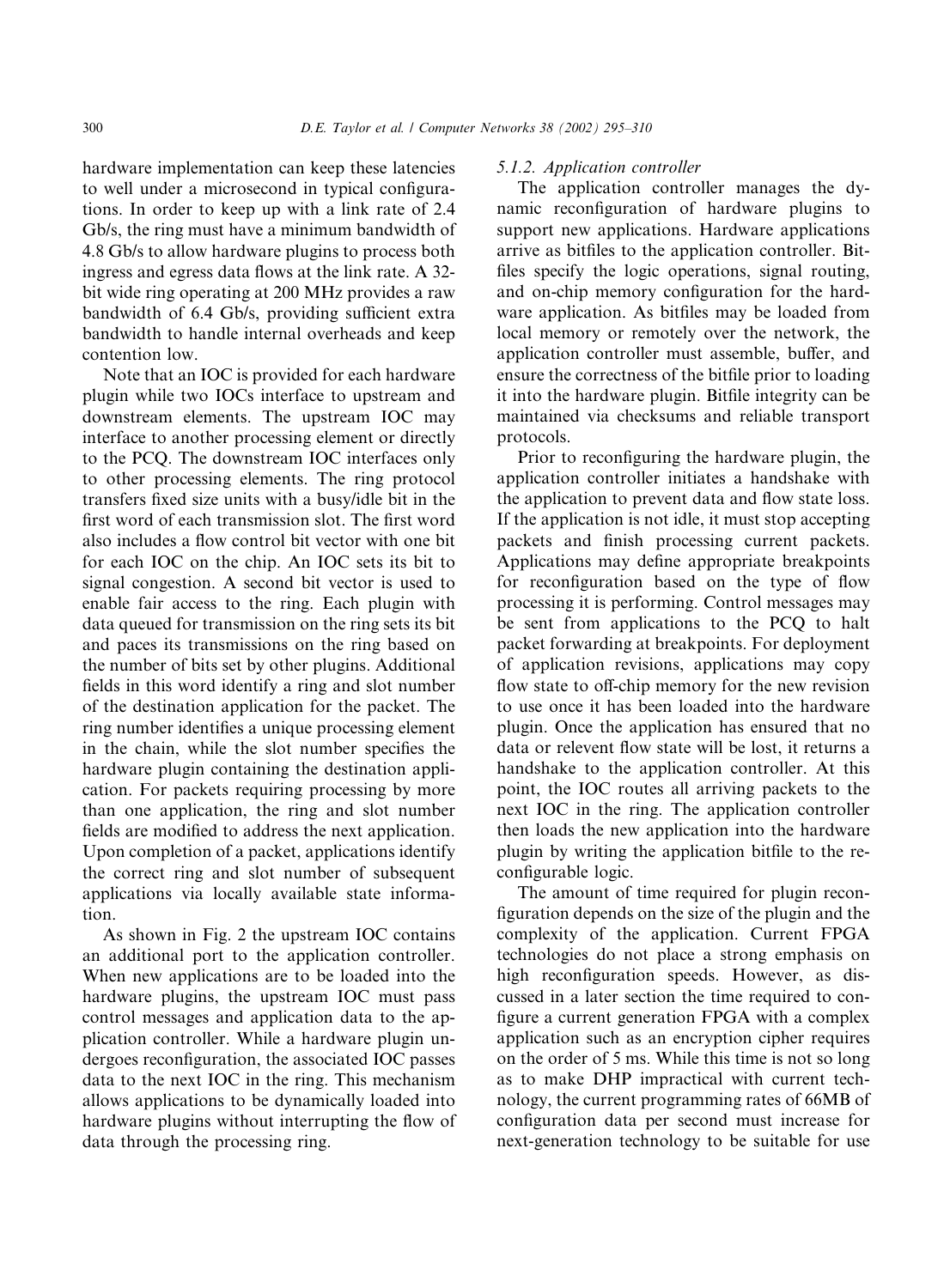in programmable routers. As designers continue to develop systems that demand high-speed device configuration [18], it is likely that FPGA vendors will need to respond with faster reconfiguration mechanisms.

Once all configuration data is loaded into the hardware plugin, the application controller initiates a localized reset to the hardware plugin. The application controller waits for a handshake from the application. Once the application is initialized and ready, it completes the handshake with the application controller. The application controller responds with a control message to the CP, which updates the descriptor table used by the packet classifier. The IOC then routes packets with matching descriptors to the application.

#### 5.1.3. Memory interfaces

In order to cover the design space of potential hardware applications, DHP provides access to two types of off-chip memory resources. Banks of synchronous random access memory (SRAM) provide storage for per-flow state and computations requiring low-latency accesses, while banks of dynamic random access memory (DRAM) provide ample resources for memory intensive applications. The memory interfaces shown in Fig. 2 arbitrate access among the hardware plugins while insulating applications from device-specific timing specifications.

The type of hardware technology used to implement the hardware processing element limits the number of pins available for interfacing to offchip memory devices. Current devices are capable of supporting two SRAM devices and two DRAM devices; therefore, this configuration will be used for the purpose of this discussion. Due to the wide array of memory devices and technologies available, the type of SRAM and DRAM devices employed in a particular system will likely be a function of size, speed, and cost constraints. Systems running applications that require highbandwidth access to large amounts of memory may employ DRAM technologies, such as Rambus, to meet performance constraints [19]. Implementation of such complex memory interfaces requires more on-chip hardware resources and will be discussed in the implementation section. Other system designers may wish to reduce cost by using synchronous dynamic random access memory (SDRAM) devices.

To allow for flexibility in selecting external memory devices, the memory interfaces provide a standard interface to hardware plugins insulating them from device-specific timing and control signaling. The memory interfaces provide each plugin with independent access to both memory types, hence applications are free to utilize both types of off-chip memory resources in parallel. Hardware plugins gain access to off-chip memory via a simple grant/request handshake. The memory interface services requests in a round-robin fashion. Once access is granted, applications may issue read, write, burst read, and burst write commands. Starvation avoidance is achieved by plugins monitoring the status of the grant/request signals. When other plugins contend, the plugin currently accessing memory must release memory at the conclusion of the current transaction.

## 5.2. Hardware plugins

Hardware plugins provide applications with the reconfigurable logic and memory resources to process data flows. In this context, hardware plugins are the physical hardware structures that may be configured to implement various networking applications. The reconfigurable logic resources include logic gates, lookup tables, flip-flops, multiplexors, demultiplexors, and signal routing matrices. On-chip random access memory (RAM) may be configured to implement queues and multiport memories.

In order to design modular applications for use in the DHP, a standardized hardware plugin interface is necessary. Like an API for software, hardware plugins must interface to a static set of ports for data I/O, control, and external memory. As shown in Fig. 3, the hardware plugin interface includes off-chip SRAM and DRAM interfaces, IOC interface, and application controller interface. Each application may also define its own interface to on-chip RAM.

The interface to off-chip DRAM includes grant and request signals for the arbitration handshake, memory command signals, address lines,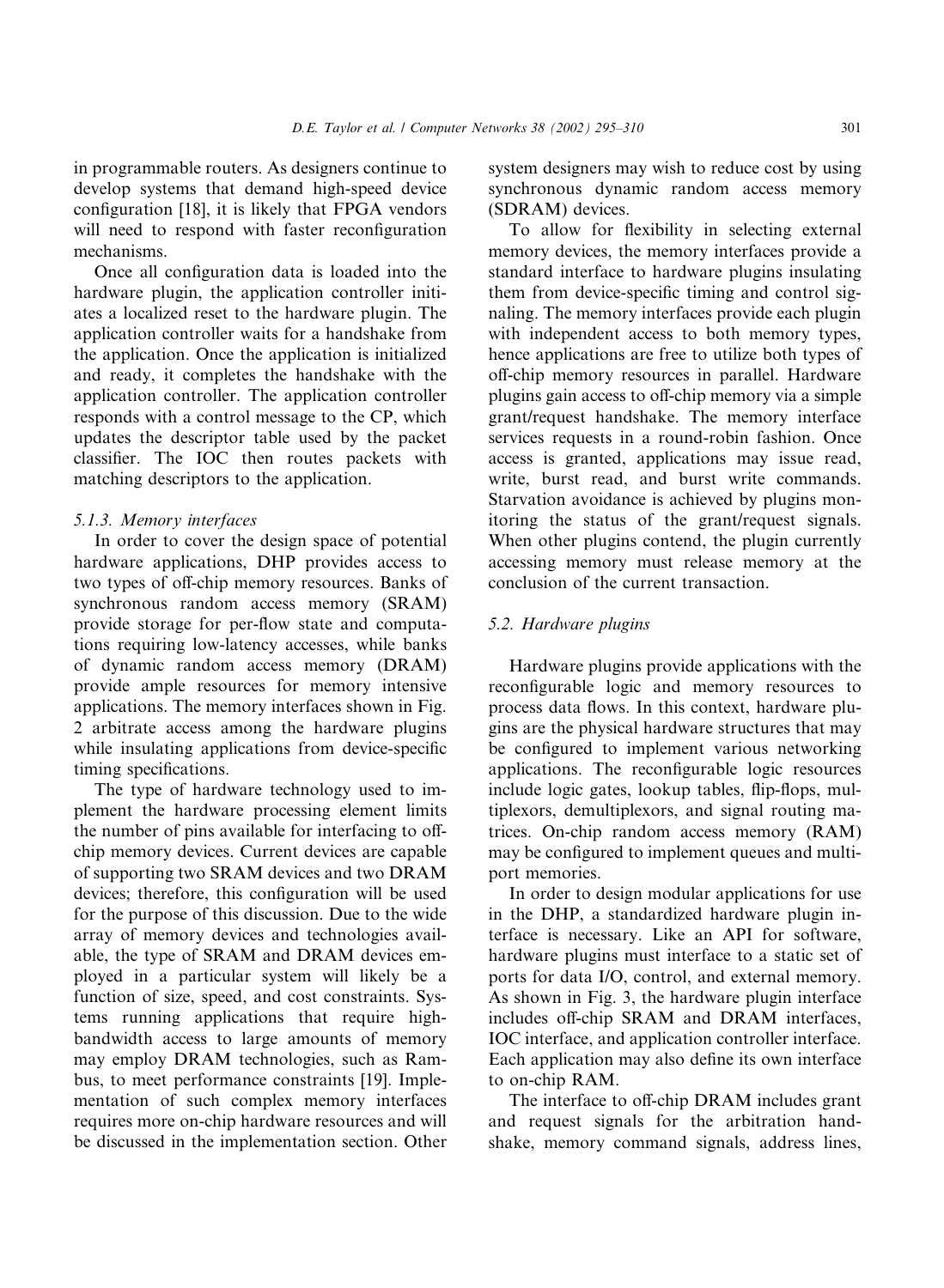

Fig. 3. Hardware plugin interface with static interfaces to infrastructure components. Applications define interfaces and configurations for on-chip memory.

and tri-state data lines. Similarly, the off-chip SRAM interface includes grant and request signals, memory command signals, and address lines. However, this interface employs separate input and output data lines to allow for pipelined memory reads and writes. For low-latency state and data storage, applications may define unique interfaces to on-chip RAM. Reconfigurable hardware technology allows these resources to function as multiport memories, queues, and large register files.

The IOC interface includes input and output queue interfaces. The input queue interface employs a ''not empty'' status flag, while the output interface uses a ''full'' status flag. To keep the design uniform, the queue data paths are the same width as the ring. The application controller interface provides applications with a system clock, local reset, and enable/ready signals for the reconfiguration handshake with the application controller. Applications may use subdivided or multiplied versions of the system clock to suit design needs.

#### 6. Applications and performance

While the focus of this paper is not a performance comparison of hardware and software applications, it is important to identify the types of applications that benefit from the DHP architecture. Any computationally intensive application operating on streaming data at high rates is a likely candidate. Potential applications also need to contain operations that may be performed in parallel or pipelined. Purely sequential computations cannot take full advantage of the inherent benefits of hardware implementations.

One of the most widely used applications which is also crucial to the growth of the Internet as a commercial tool is encryption. Since every byte must be manipulated in order to properly encrypt a data block, encryption is a computationally expensive application. Due to the nature of the computations performed, encryption is highly amenable to hardware implementation. Results of case studies of the new AES will be used to illustrate the potential performance of DHP for networking applications.

In order to select an algorithm for AES, the National Institute of Standards and Technology (NIST) and several independent research groups analyzed the security and performance of the finalist algorithms for both software and hardware implementations [20–22]. Based on these analyses, Rijndael was selected as the algorithm for AES [23]. In order to provide a baseline performance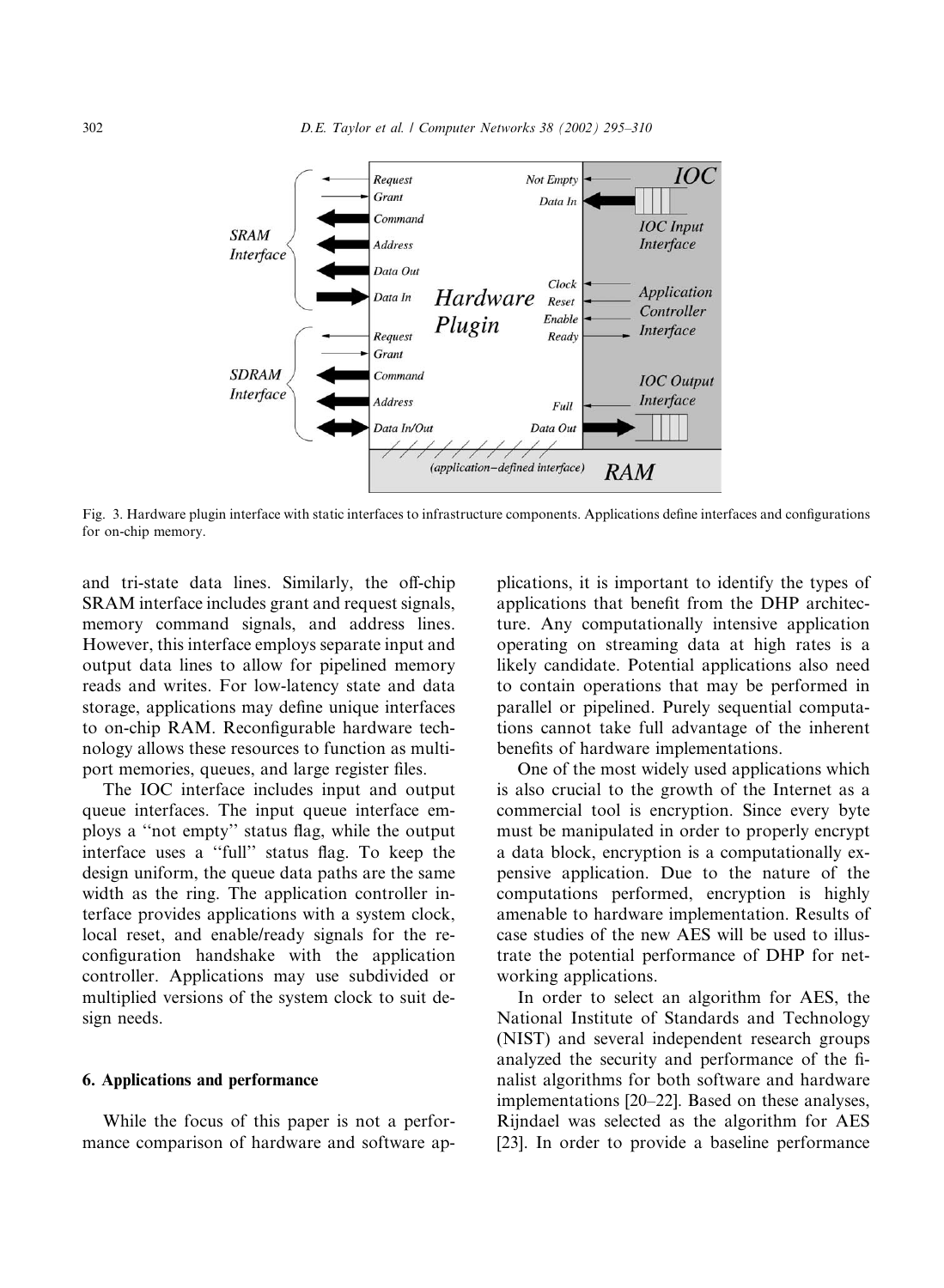comparison of software and FPGAs, the authors of Ref. [21] implemented and analyzed an iterative version of the Rijndael algorithm that provided encryption, decryption, and key-scheduling for 128-bit keys operating over 10 rounds on 128-bit data blocks in a Xilinx FPGA. This implementation achieved a throughput of 353 Mb/s, providing a factor of 11.15 speedup over comparable software implementations that achieved 31.64 Mb/s. This implementation would occupy approximately 20% of the available resources of the largest current generation FPGA, a Xilinx Virtex 3200E, and would require on the order of 5 ms for device configuration. While these results show significant performance gains, NIST cited case studies of ASIC implementations of the Rijndael algorithm achieving throughputs of 5.16 Gb/s, a factor of 163 speedup over software [20]. This level of performance was achieved through fully pipelined architectures as opposed to the iterative architectures used in Ref. [21]. Fully pipelined architectures require significantly more resources, making them impractical for use in current generation FPGAs and the DHP architecture. However, for implementation in programmable routers a higher performance FPGA implementation of AES is required.

The authors of Ref. [22] implemented several architectural variants of the Rijndael algorithm in an FPGA. Their analysis focused solely on encryption throughput, operating under the assumption that key-scheduling delays can be masked by a suitable parallel implementation. This analysis is relevant to the programmable router discussion, as throughput is the metric of interest and it is likely that encryption and decryption will occur in separate hardware plugins. In this analysis, the authors found that a five-stage partial pipeline with a single-stage sub-pipeline architecture of Rijndael algorithm achieved a throughput of 1.94 Gb/s. While this implementation required nearly twice the amount of device resources as the iterative implementation in the aforementioned study, it occupies less than 40% of the largest current generation FPGA.

Based on these results, a single hardware plugin could encrypt 80% of the traffic carried on an OC-48 link. Achieving this level of performance in

software would require distributing the computation over 60 RISC cores, an exorbitant amount of resources for a single application operating on a single link. These results clearly strengthen the case for employing reconfigurable hardware in reprogrammable routers. Unlike ASIC implementations, the DHP architecture allows for new encryption standards such as AES to be deployed in a matter of milliseconds.

New streaming data services such as audio and video bridging for video conferencing also provide ideal hardware plugin applications. Multi-service routing and multi-cast support are also ideal candidates for hardware implementation. With the proliferation of hardware description languages (HDLs) as common tools for designing hardware applications, many applications currently implemented in ASICs can be easily ported to DHP implementation.

## 7. Implementation

Due to strides in current FPGA technology, the DHP architecture can be implemented in a single FPGA. As device speeds and densities continue to increase, the quantity and performance capabilities of hardware plugins available on a single device will likewise increase. Providing dynamic, modular plugins surrounded by static control structures in a single device physically translates to partially reprogramming a running FPGA at the port of a router. This is a non-trivial task that is the focus of ongoing research at Washington University in Saint Louis. A significant part of the solution involves new CAD tools capable of targeting specific regions of a device, producing partial reprogramming bitfiles, reserving logic and routing resources, and locking signals for static plugin interfaces. While many of these capabilities exist in one form or another within current CAD tool suites, execution of this task requires an enormous amount of effort. This significant area of research will be examined in the following section.

Due to the homogeneous nature of reconfigurable logic, FPGA implementation of static infrastructure components provides lower efficiency and performance than a comparable ASIC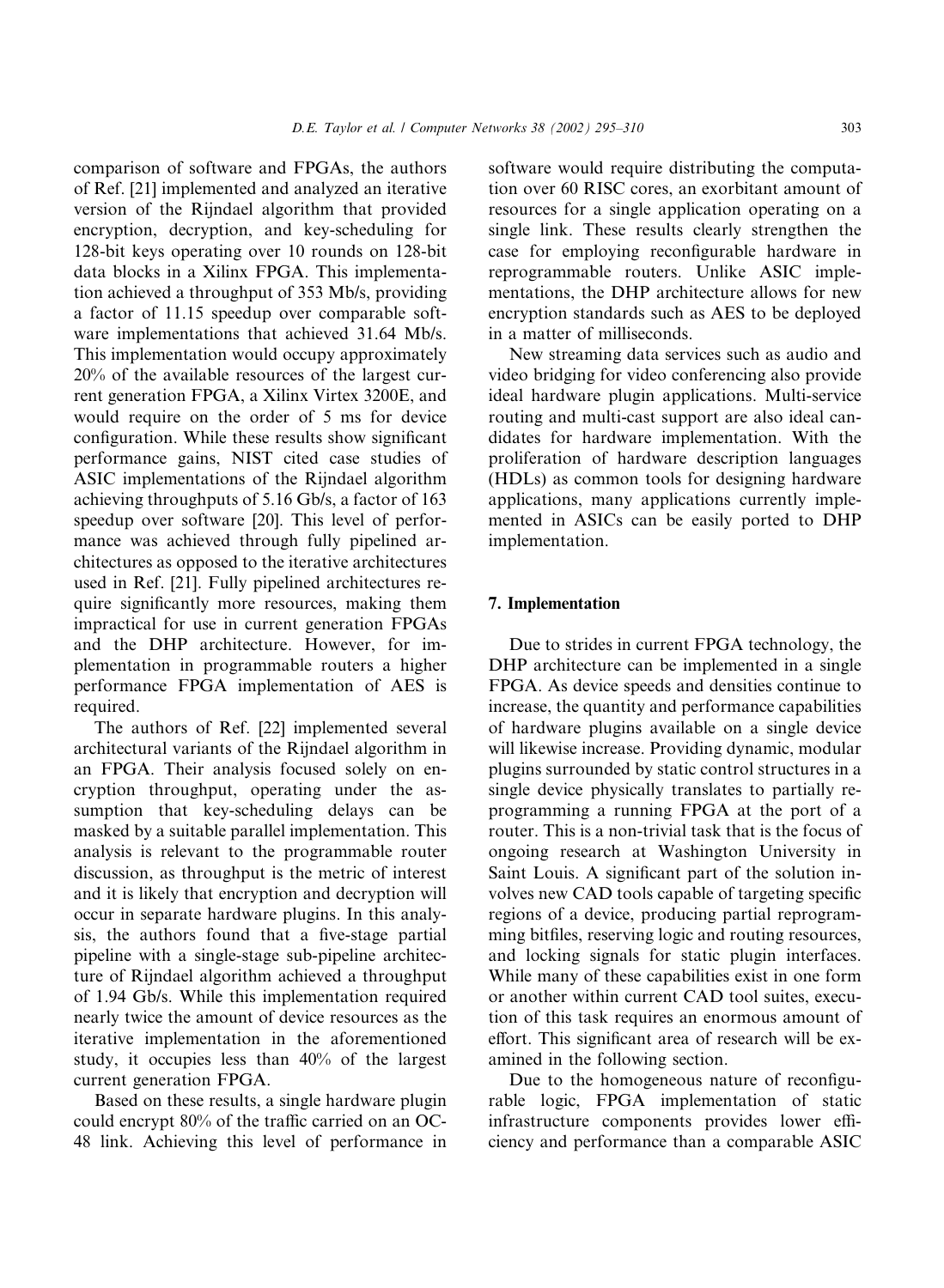implementation. Another limitation lies in off-chip data transfers. The types of memory devices available to system designers are limited by those conforming to I/O standards supported by FPGA vendors. Adding high-performance memory interfaces, such as Rambus, could provide substantially better performance. While an FPGA is a readily available device for implementing the DHP architecture, the challenges and inefficiencies encourage the pursuit for a better solution.

An intriguing implementation option for the DHP architecture is a mixed ASIC/FPGA device with regions of reconfigurable logic embedded into application specific silicon. By hand-crafting the IOC ring, application controller, and memory interfaces in ASIC technology, greater I/O performance could be achieved for on- and off-chip data transfers and memory transactions as well as faster plugin configuration. Given the same die size, this would also result in a more area-efficient infrastructure implementation providing more silicon area for reconfigurable logic; hence, more logic and memory resources per hardware plugin or more plugin slots per device. Such implementation options are the focus of ongoing research in this area.

## 8. Prototype testbed

In order to prototype the DHP architecture operating in a port processor of a multi-port programmable router, several research systems designed and built at Washington University in Saint Louis are used in combination [24]. The WUGS 20, an 8 port ATM switch providing 20 Gb/s of aggregate throughput, is used for the switch fabric. This switching core is based upon a multi-stage Benes topology, supports up to 2.4 Gb/s link rates, and scales up to 4096 ports for an aggregate throughput of 9.8 Tb/s [25].

The smart port card (SPC) is used to prototype the software processing element [26]. It employs an embedded microprocessor, memory, and custom network interface ASIC, the APIC, to process network data flows in software. Data flows requiring processing are identified by their ATM virtual circuit identifier (VCI). The APIC writes the data from these flows directly to system memory via the PCI bus. Once in memory the embedded microprocessor processes the data, then triggers the APIC to transmit.

The field programmable port extender (FPX) is used to prototype the DHP architecture [27,28]. It employs two FPGAs, one acting as the network interface device (NID) and the other as the reprogrammable application device (RAD). The RAD FPGA has access to two 1MB zerobyte turnaround (ZBT) SRAMs and two 64MB SDRAM modules. A diagram of the FPX is shown in Fig. 4. Both the SPC and FPX are implemented on printed circuit boards (PCBs) of the same form factor as the WUGS transmission interfaces. Hence, each port of the WUGS may be fitted with different FPX/SPC combinations. A photograph of an FPX is shown in Fig. 5. A photograph of an FPX in the WUGS is shown in Fig. 6.

As these research systems were designed to be sufficiently general for use in diverse research areas, mapping the DHP architecture to this testbed requires a partitioning of infrastructure components across several devices. Fig. 7 details the mapping of the DHP architecture onto the prototype testbed at Washington University. At a coarse level, the SPC functions as the software processing element while the FPX functions as the hardware processing element and PCQ element. In this context, all ingress traffic must be sent to the FPX for classification and queueing; hence, cells arriving from the line card must tunnel through the APIC. Upon arrival at the FPX, the NID switches the ATM cells containing packets of the data flow to the PCQ port of the RAD. Utilizing the ZBT SRAM, the packet classifier performs a lookup on the packet header fields and assigns locally unique flow identifiers. These flow identifiers are subsequently used by the queue controller to allocate and schedule queues in the SDRAM. The control cell processor parses control cells for on-chip control register and off-chip memory updates for PCQ initialization and control. Data flows requiring processing in the SPC are sent back through the NID to the APIC where packet contents are copied directly to system memory via the PCI bus. The embedded microprocessor then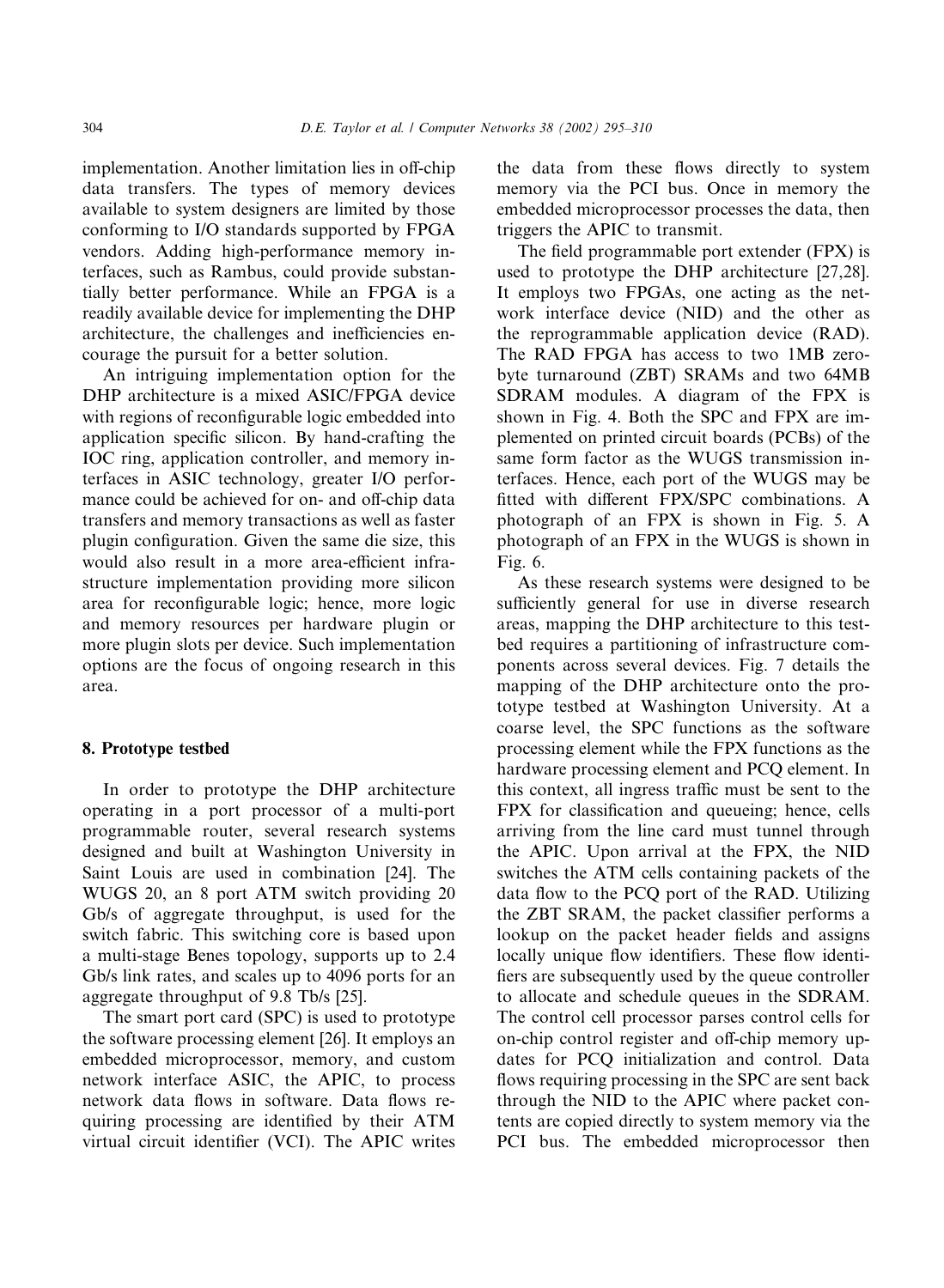

Fig. 4. Diagram of the FPX used to prototype the DHP architecture.



Fig. 5. Photograph of the FPX.

processes the packets and triggers the APIC for transmission upon completion. Data flows requiring hardware processing are sent to the NID, switched to the DHP port of the RAD, and placed on the IOC ring for processing.

As the FPX does not provide mechanisms for partial self-configuration, the application controller is implemented in the NID FPGA. Applications are loaded into the RAD FPGA by sending control cells containing configuration bitfiles to the NID FPGA. The application controller parses the control cells to extract the bitfile and buffers the data in an off-chip SRAM. Upon receipt of the



Fig. 6. Prototype environment for the DHP architecture; photograph of an FPX in a WUGS with the line card removed for visibility.

complete bitfile and a program command, the application controller programs the RAD FPGA using the SelectMAP programming interface [29]. This interfaces provides the fastest available mechanism for configuring the RAD FPGA. In order to update or re-configure a single hardware plugin, a specific region of the RAD FPGA must be reprogrammed while allowing the remaining regions to continue operating. This requires the use of the partial reconfiguration capability of the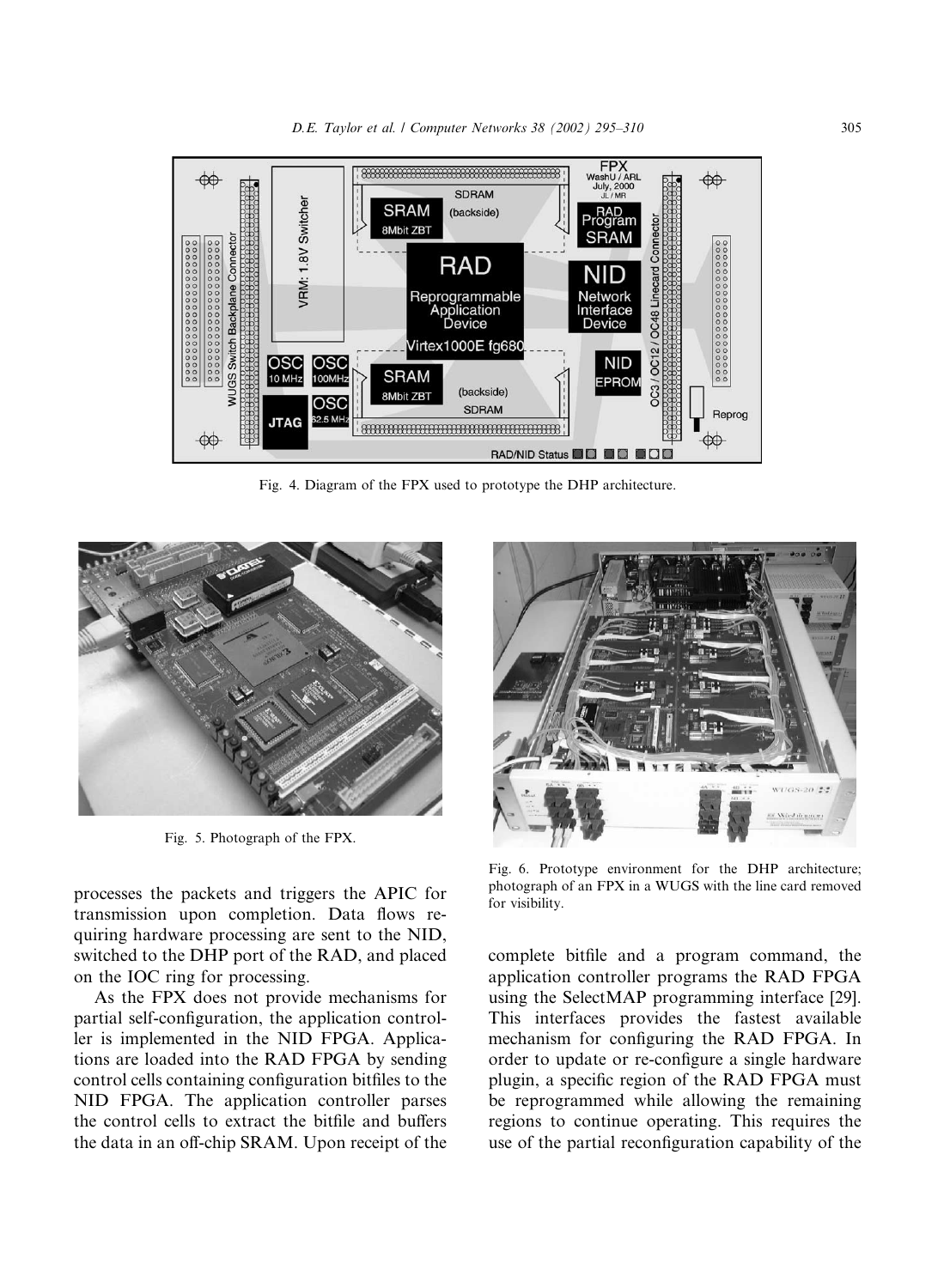

Fig. 7. Block diagram of the prototype implementation of the DHP architecture in the Washington University testbed.

Xilinx Virtex FPGA, along with custom CAD tools to generate the correct configuration bitfiles.

# 8.1. PARBIT

In order to partially reconfigure an FPGA, it is necessary to isolate a specific area inside the device and download the configuration bits related to that area. A tool called PARBIT [30] has been developed to easily transform and restructure bitfiles to enable implementation of dynamically loadable hardware applications.

## 8.1.1. Virtex architecture

PARBIT leverages knowledge of the Xilinx Virtex FPGA architecture, programming mechanisms, and partial reconfiguration mechanisms in order to perform these tasks [31]. The Virtex architecture contains three types of logic resources: configurable logic blocks (CLBs), BlockRAM, and input/output blocks (IOBs). The CLBs contain lookup tables (LUTs) and logic resources that can be programmed to implement user-defined functions. The IOBs may be configured to conform to various I/O standards in order to interconnect the logic to off-chip resources. A block diagram of the Xilinx Virtex architecture can be seen in Fig. 8.

Configuration memory that specifies the use of on-chip resources is divided in vertical slices, called columns. There are five types of columns:

- Center—controls the global clock pins;
- IOB—controls the configuration for the left and right side IOBs;



Fig. 8. Architecture of the Xilinx Virtex FPGA.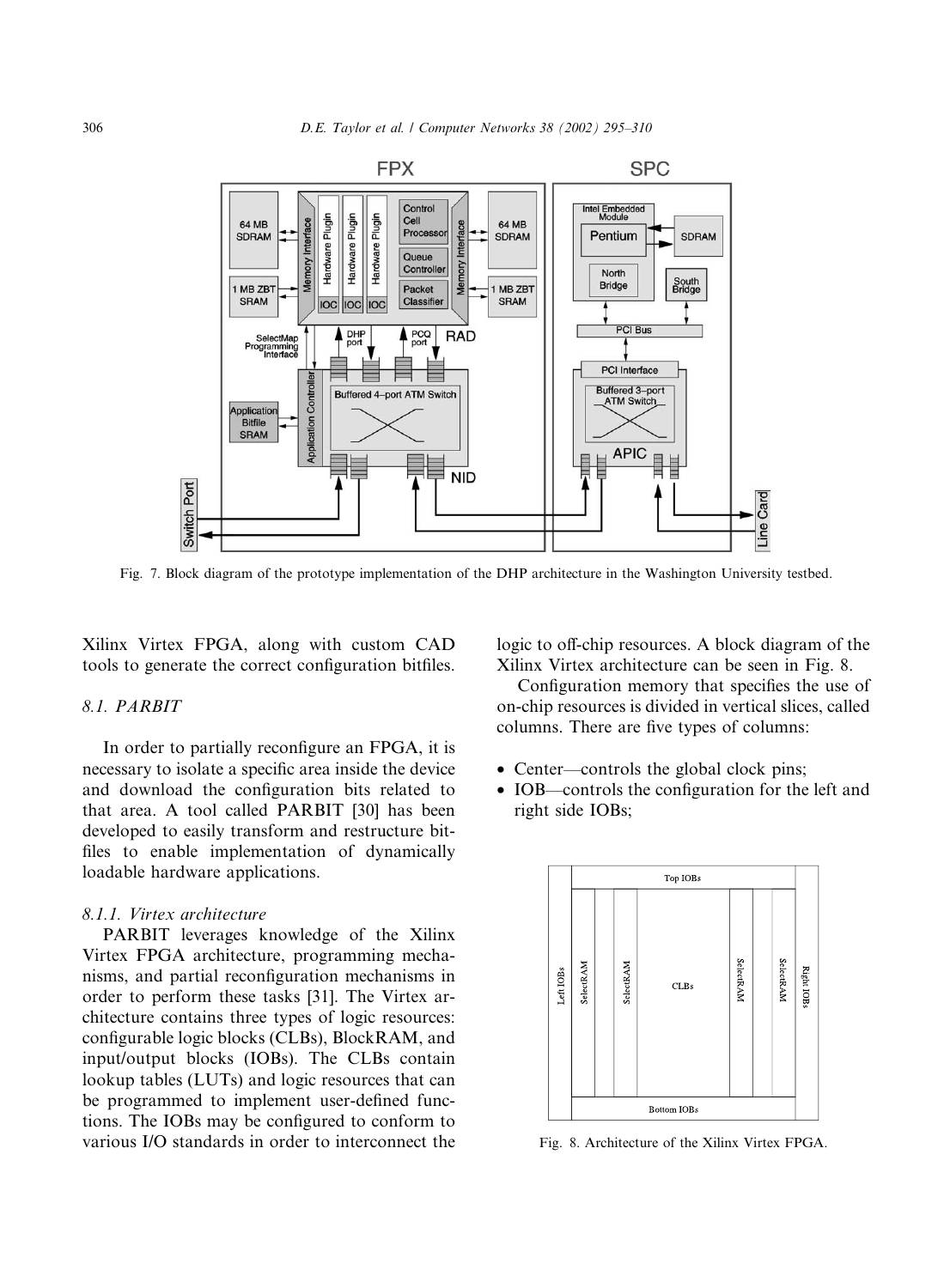- CLB––controls one column of CLBs and two IOBs above and bellow these CLBs. Each column has  $n$  rows, with one CLB per row;
- Block SelectRAM interconnect—defines the interconnection of each RAM column;
- Block SelectRAM content—defines the contents of each RAM column.

To configure the Virtex FPGA, a series of bits, divided into fields of commands and data, are loaded into the device. The data field can program the contents of each configuration column. The minimum amount of a column that can be reconfigured is a vertical slice, one-bit wide, called a frame. Fig. 9 shows the configuration columns for one specific device, the Xilinx Virtex-E 1000 (XCV1000E).

## 8.1.2. Operation

PARBIT allows arbitrary block regions of a compiled FPGA design to be re-targeted into any similar size region of the FPGA. It is possible to define an area inside the CLB columns of the chip, without the top and bottom IOB configuration bits. The tool generates the partial bitfile containing the area selected by the user from the original bitfile. This file will be used to reconfigure the FPGA.

A target bitfile is used by PARBIT to copy the configuration bits that are inside a column specified by the user, but outside the partial reconfigurable area. This happens due to the fact that one frame takes all the rows of a column and the partial reconfigurable area is smaller than a whole column.



Fig. 9. Configuration of columns in the Xilinx Virtex-E 1000 (XCV1000E).

To generate a partial configuration bitfile, the tool utilizes the original bitfile, the target bitfile, and parameters given by the user. These parameters include the physical coordinates of the logic implemented on the FPGA, the coordinates of the target area for partial reprogramming, and the programming options. For application revisions and modifications, PARBIT also reallocates logic within the target partial reconfigurable area. The tool calculates new values for the configuration address registers [31] and modifies the bitfile, such that the original area can be reallocated in another region of the FPGA.

#### 8.1.3. Using PARBIT to implement DHP

Applications targeted to hardware plugins on the FPX are first built with the standard design methodology of running CAD tools to compile, place, and route logic into a fixed region of an XCV1000E or XCV2000E FPGA. After generating the source bitfile, PARBIT is run to transform the source file into a partial bitfile. This bitfile contains the application to be implemented in a hardware plugin of the DHP architecture.

PARBIT reads the region of the chip that contains the hardware plugin from the original bitfile. This file contains the partial reconfiguration area that will be loaded into the device. The hardware plugin must always remain in the same location. In order to do this, the user must confine the hardware plugin between static CLB coordinates in the FPGA: start column, end column, start row and end row. The original bitfile, if viewed from an FPGA chip editor, has the format shown in Fig. 10.

The target design specifies empty areas to load the block design generated in the previous step. Each one of these areas is defined by two coordinates (row, col), as shown in Fig. 11. The area surrounding the empty target locations is used by the DHP infrastructure.

## 9. Conclusion

DHP provides a scalable mechanism for building high-performance, multi-port routers capable of robust per-flow processing. As reconfigurable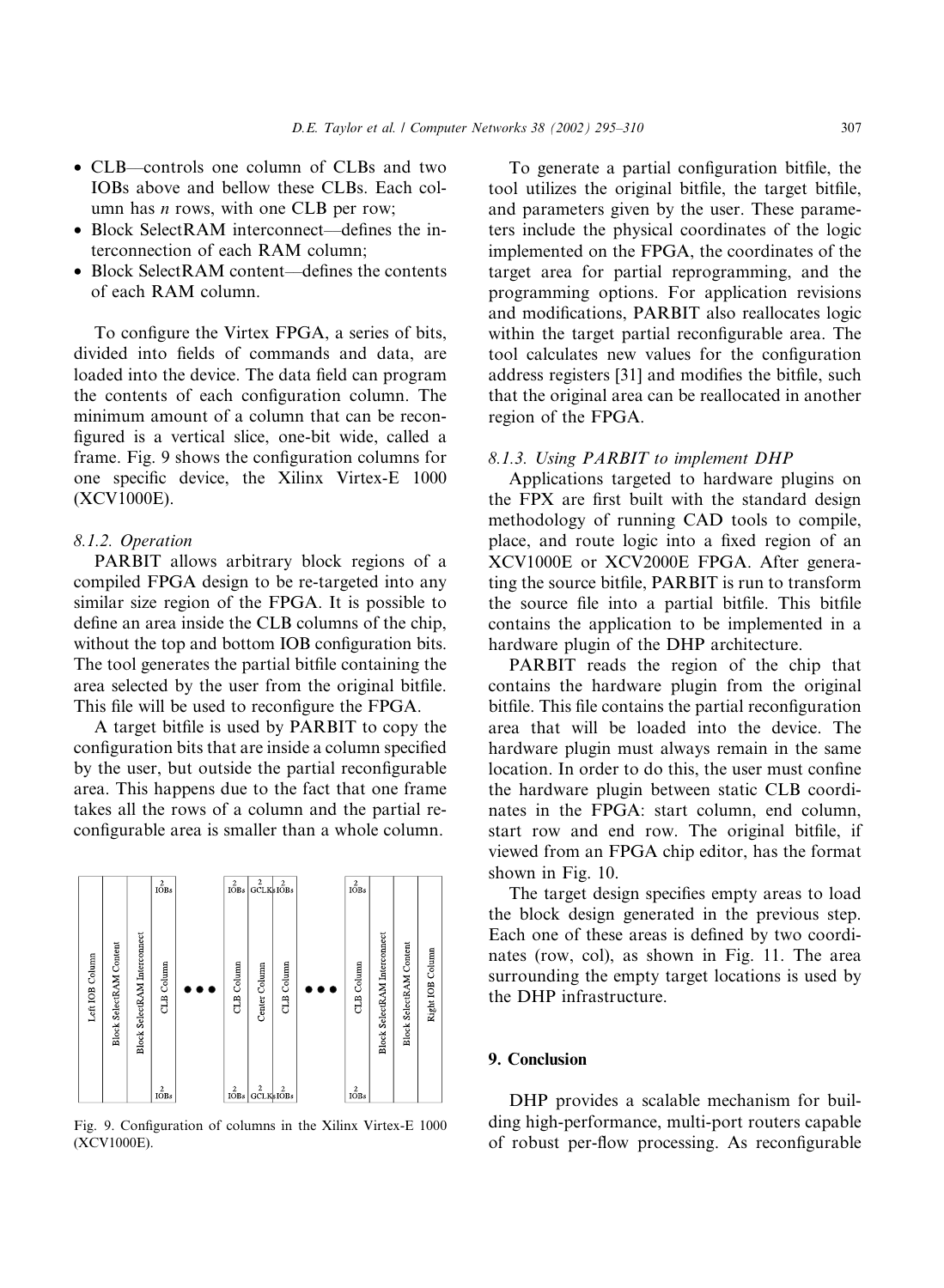

hardware technology continues to offer higher performance via denser logic and memory resources at faster clock rates, the amount and diversity of per-flow processing made available by the DHP architecture likewise increases. Implementing networking applications in hardware provides performance levels either not achievable in software, or achievable only with significantly more hardware resources and complex control mechanisms. By allowing multiple hardware applications to be dynamically loaded into a single device, the DHP architecture is a flexible, parallel, hardware processing mechanism. As applications are developed, the prototype testbed at Washington University in Saint Louis provides an ideal platform for performance analysis and further research into reconfigurable network hardware.

## Acknowledgements

The authors would like to thank David Parlour and Xilinx, Inc. for their support and efforts to aid in this research. The authors would also like to thank Naji Naufel for his contributions to the FPX project.

#### **References**

- [1] D.L. Tennenhouse et al., A survey of active network research, IEEE Communications Magazine (January 1997) 80–86.
- [2] Xilinx Inc., Virtex-e 1.8v field programmable gate arrays, February 2000.
- [3] Xilinx Inc., Xilinx unveils new fpga architecture to enable high-performance, ten million system-gate designs, May 2000.
- [4] D. Decasper, B. Plattner, DAN: distributed code caching for active networks, in: INFOCOM'98, 1998.
- [5] D.L. Tennenhouse, D.J. Wetherall, Towards an active network architecture, Computer Communication Review 26 (2) (1996).
- [6] T. Wolf, J. Turner, Design issues for high performance active routers, in: Proceedings of International Zurich Seminar on Broadband Communications, Zurich, Switzerland, February 2000.
- [7] I. Hadzic, W. Marcus, J. Smith, On-the-fly programmable hardware for networks, in: Proceedings of GLOBECOM'98, 1998.
- [8] B.L. Hutchings, M.J. Wirthlin, Implementation approaches for reconfigurable logic applications, in: W. Moore, W. Luk (Eds.), Field-Programmable Logic and Applications (FPL'1995), Oxford, England, Springer, Berlin, 1995, pp. 419–428.
- [9] D.T. Hoang, Searching genetic databases on splash 2, in: D.A. Buell, K.L. Pocek (Eds.), IEEE Workshop on FPGAs for Custom Computing Machines, IEEE Computer Society Press, Los Alamitos, CA, 1993, pp. 185– 191.
- [10] P. Bertin, H. Touati, E. Lagnese, PAM programming environments: practice and experience, in: D.A. Buell, K.L. Pocek (Eds.), IEEE Workshop on FPGAs for Custom Computing Machines, IEEE Computer Society Press, Los Alamitos, CA, 1994, pp. 133–138.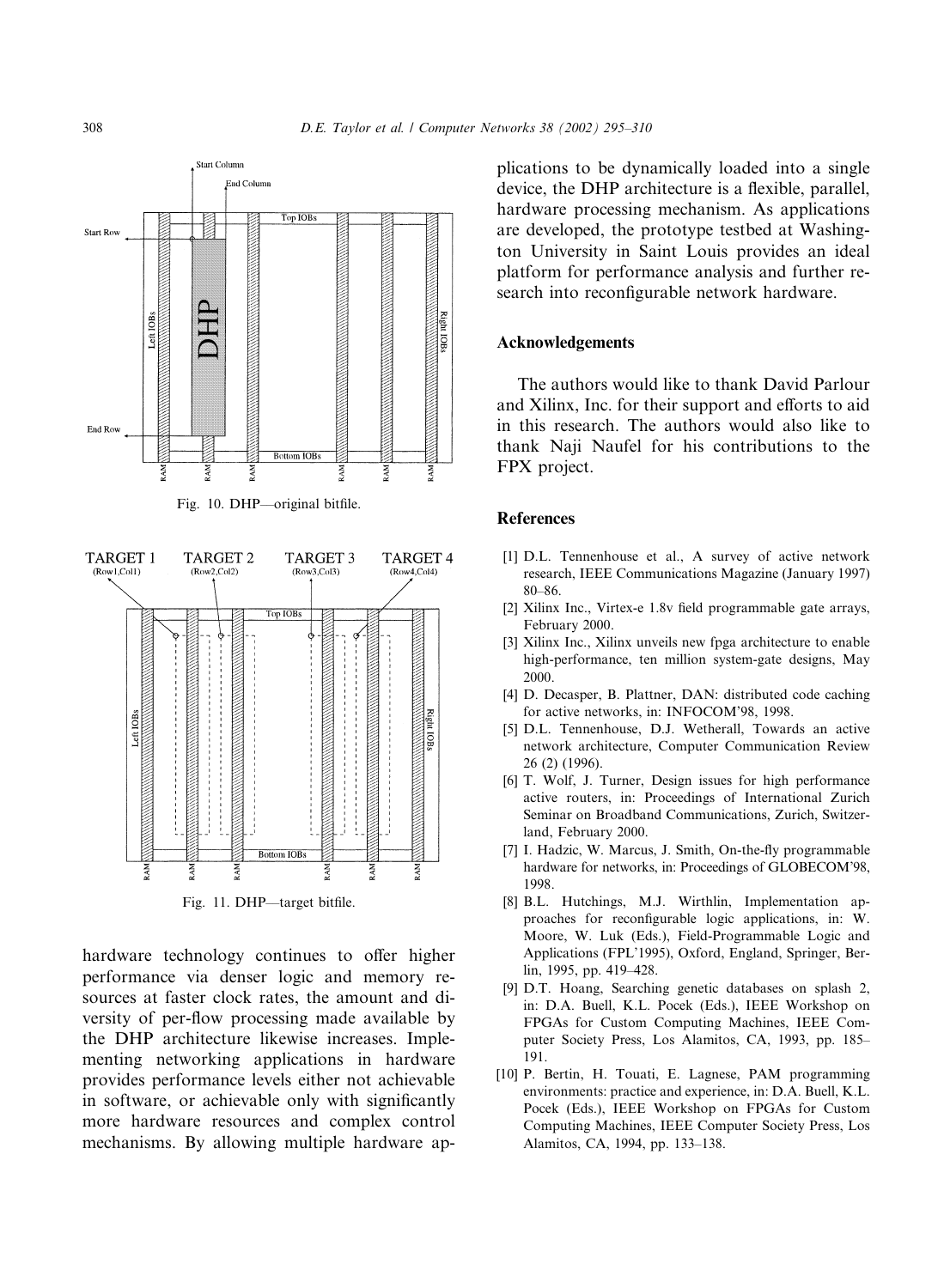- [11] J.M. Ditmar, A dynamically reconfigurable FPGA-based content addressable memory for IP characterization, Master's Thesis, KTH––Royal Institute of Technology, Stockholm, Sweden, 2000.
- [12] J.D. Hadley, B.L. Hutchings, Designing a partially reconfigured system, in: J. Schewel (Ed.), Field Programmable Gate Arrays (FPGAs) for Fast Board Development and Reconfigurable Computing, Proc. SPIE 2607, SPIE––The International Society for Optical Engineering, Bellingham, WA, 1995, pp. 210–220.
- [13] D. Ross, O. Vellacott, M. Turner, An FPGA-based hardware accelerator for image processing, in: W. Moore, W. Luk (Eds.), More FPGAs: Proceedings of the 1993 International Workshop on Field-Programmable Logic and Applications, Oxford, England, 1993, pp. 299–306.
- [14] S. McMillan, S. Guccione, Partial run-time reconfiguration using JRTR, in: Field-Programmable Logic and Applications/The Roadmap to Reconfigurable Computing (FPL'2000), Villach, Austria, August 2000, pp. 352– 360.
- [15] E.L. Horta, S.T. Kofuji, The architecture of a reconfigurable ATM switch (RECATS), in: Workshop de Computação Reconfigurável, Marília, SP, Brazil, August 2000.
- [16] J. Turner, T. Chaney, A. Fingerhut, M. Flucke, Design of a gigabit ATM switch, in: Proceedings of INFOCOM 97, March 1997.
- [17] V. Srinivasan, S. Suri, G. Varghese, Packet classification using tuple space search, in: SIGCOMM 99, 1999, pp. 135– 146.
- [18] H. Schmit, Incremental reconfiguration for pipelined applications, in: K.L. Pocek, J. Arnold (Eds.), IEEE Symposium on FPGAs for Custom Computing Machines, IEEE Computer Society Press, Los Alamitos, CA, 1997, pp. 47–55.
- [19] R. Warmke, Designing a multimedia subsystem with rambus DRAMs, in: Multimedia Systems Design, Miller Freeman, Inc., March 1998.
- [20] J. Nechvatal, E. Barker, L. Bassham, W. Burr, M. Dworkin, J. Foti, E. Roback, Report on the Development of the Advanced Encryption Standard (AES), Computer Security Division Information Technology Laboratory, National Institute of Standards and Technology, Technology Administration, U.S. Department of Commerce, October 2000.
- [21] A. Dandalis, V. Prasanna, J. Rolim, A comparative study of performance of AES final candidates using FPGAs, in: Third AES Candidate Conference, March 2000.
- [22] A. Elbirt, W. Yip, B. Chetwynd, C. Paar, An FPGA implementation and performance evaluation of the AES block cipher candidate algorithm finalists, in: Third Advanced Encryption Standard (AES) Conference, 2000.
- [23] J. Daemen, V. Rijmen, AES proposal: Rijndael, in: NIST AES Proposal, 1998.
- [24] J.S. Turner, Gigabit Technology Distribution Program. http://www.arl.wustl.edu/gigabitkits/kits.html, August 1999.
- [25] S. Choi, J. Dehart, R. Keller, J.W. Lockwood, J. Turner, T. Wolf, Design of a flexible open platform for high

performance active networks, in: Allerton Conference, Champaign, IL, 1999.

- [26] D. Decasper, G. Parulkar, S. Choi, J. DeHart, T. Wolf, B. Plattner, A scalable high-performance active network node, IEEE Network 13 (1) (1999).
- [27] J.W. Lockwood, J.S. Turner, D.E. Taylor, Field programmable port extender (FPX) for distributed routing and queuing, in: ACM International Symposium on Field Programmable Gate Arrays (FPGA'2000), Monterey, CA, February 2000, pp. 137–144.
- [28] J.W. Lockwood, N. Naufel, J.S. Turner, D.E. Taylor, Reprogrammable network packet processing on the field programmable port extender (FPX), in: ACM International Symposium on Field Programmable Gate Arrays (FPGA'2001), Monterey, CA, February 2001, pp. 87–93.
- [29] C. Carmichael, Virtex configuration and readback, Xilinx XAPP138, March 1999.
- [30] E. Horta, J.W. Lockwood, PARBIT: a tool to transform bitfiles to implement partial reconfiguration of field programmable gate arrays (FPGAs), Tech. Rep. WUCS-01-13, Washington University in Saint Louis, Department of Computer Science, July 6, 2001.
- [31] S. Kelem, Virtex configuration architecture advanced user's guide, Xilinx XAPP151, September 1999.



David E. Taylor received Bachelor of Science degrees in Electrical and Computer Engineering from Washington University in Saint Louis in 1998 and currently is pursuing a Doctor of Science degree in Electrical Engineering. He holds a research assistanceship in the Applied Research Laboratory, collaborating on the SPC and FPX projects. His research interests include reconfigurable hardware systems, highperformance embedded computing, active networking, and packet classification. He is a member of the ACM,

the IEEE, and Eta Kappa Nu.



Jonathan S. Turner received the MS and PhD degrees in computer science from Northwestern University in 1979 and 1981. He holds the Henry Edwin Sever Chair of Engineering at Washington University, and is Director of the Applied Research Laboratory. He served as Chief Scientist for Growth Networks, a startup company that developed scalable switching components for Internet routers and ATM switches. The company was bought by Cisco Systems for \$355 million in early 2000. Professor Turner's primary re-

search interest is the design and analysis of switching systems, with special interest in systems supporting multi-cast communication. The Applied Research Laboratory is currently engaged in a variety of projects ranging from Active Networking, to Network Management and Visualization, to WDM Burst Switching. He received the Koji Kobayashi Computers and Communications Award from the IEEE in 1994 and the IEEE Millenium Medal in 2000. He has been awarded more than 20